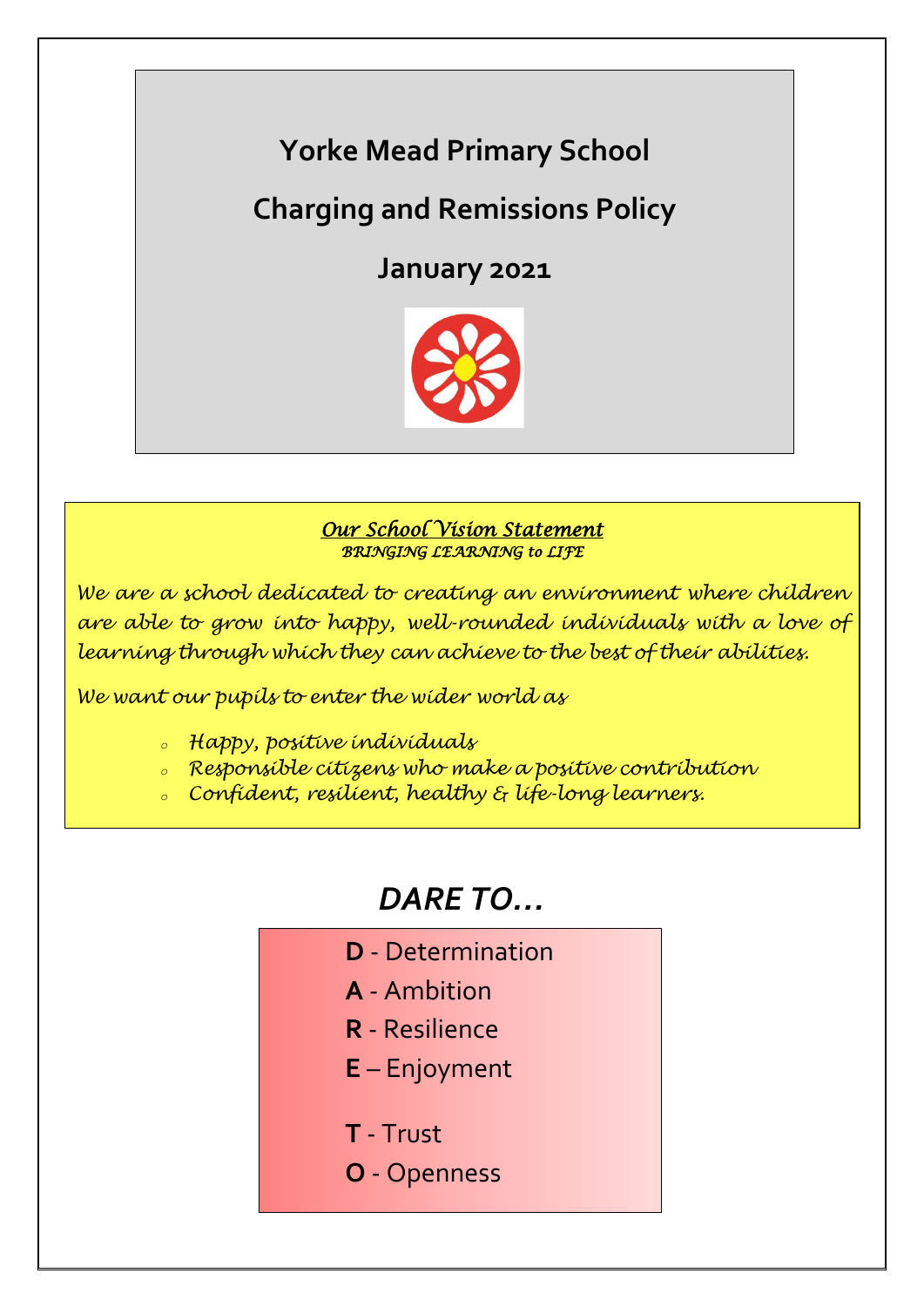#### **Purpose**

We believe that all our pupils should have an equal opportunity to benefit from school activities and visits (curricular and extra-curricular) independent of their parents' financial means. This charging and remissions policy describes how we will do our best to ensure a good range of visits and activities is offered and, at the same time, try to minimise the financial barriers which may prevent some pupils taking full advantage of the opportunities.

# **Main ECM outcome:** Enjoy and achieve

### **What was consulted?**

The policy has been informed by *the Governors Handbook* and *"Charging for School Activities"*  (October 2014), *The Charges for Music Tuition (England) Regulations 2007* and the *Data Protection Act 1998*.

#### **Relationship to other school policies**

The policy complements the school's Equality Scheme, Curriculum policy, Educational Visits policy, the Teaching and Learning policy, Freedom of Information Publication Scheme.

#### **Roles and responsibilities of headteacher, other staff, governors**

The headteacher, staff and governors will ensure that the following applies:

#### **1. No charges will be made for**

- education provided during school hours (including the supply of any materials, books, instruments or other equipment)
- education provided on any trip that takes place during school hours
- supply teachers to cover for those teachers who are absent from school accompanying pupils on a residential trip
- transport provided in connection with an educational trip.

# **2. Activities for which charges may be made**

| Activity or thing which will or<br>may be charged for                                                                         | <b>Notes</b>                                                                        | <b>Remitted or help</b><br>available                                                                             |
|-------------------------------------------------------------------------------------------------------------------------------|-------------------------------------------------------------------------------------|------------------------------------------------------------------------------------------------------------------|
| Charges may be made for any<br>materials, books, instruments or<br>equipment where a parent wishes<br>their child to own them | For example, a clay<br>$model - a charge to$<br>cover the cost of the<br>clay       | <b>Remission for</b><br>Category A/B                                                                             |
| Residential Trips - Board &<br>Lodging<br>(Parental Choice)                                                                   | The charge will not<br>exceed the actual cost                                       | <b>Remission for</b><br>category A /B                                                                            |
| <b>Music Tuition</b><br>(Parental Choice)                                                                                     | <b>Provided by Herts</b><br><b>Music Services and</b><br>Rock and Pop<br>Foundation | <b>Herts Music</b><br>Services operates<br>a remissions<br>policy in certain<br>circumstances by<br>arrangement; |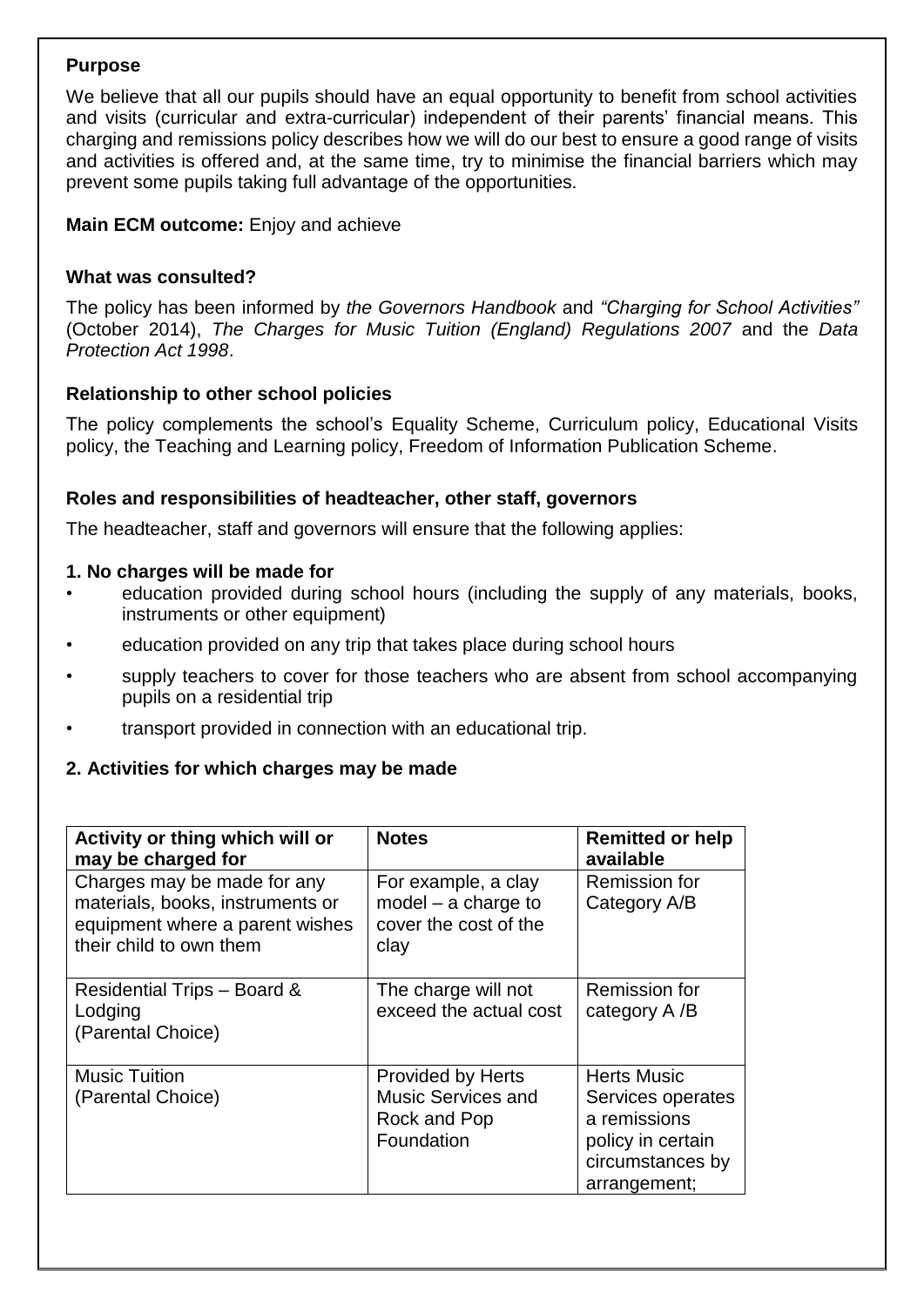| <b>School Meals</b>                                                                                                                                                                                                    | <b>Provided by Herts</b>                                        | Rock and Pop<br>offer no remission<br>of fees.                                                                                                           |
|------------------------------------------------------------------------------------------------------------------------------------------------------------------------------------------------------------------------|-----------------------------------------------------------------|----------------------------------------------------------------------------------------------------------------------------------------------------------|
| (Parental Choice - a home<br>packed lunch can be brought in as<br>an alternative)                                                                                                                                      | <b>Catering Ltd</b>                                             | All Pupils in<br>Reception and<br>KS1 are entitled<br>to Free school<br>meals.<br>KS2 - Remission<br>for Category A/B                                    |
| Fruit and Veg Scheme<br>(Parental Choice)                                                                                                                                                                              | The charge will not<br>exceed the actual cost                   | All pupils in<br>Foundation and<br>KS1 have a piece<br>of fruit free of<br>charge.<br>$KS2 - No$<br>remission<br>available                               |
| School Milk.<br>(Parental Choice)                                                                                                                                                                                      | The charge will not<br>exceed the actual cost                   | Children under 5<br>- Free of charge<br>Children over $5 -$<br>Remission for<br>Category A/B                                                             |
| Cycle Training - Y4,5 and 6<br>(Parental Choice)                                                                                                                                                                       | Paid for service<br>provided by<br><b>Hertfordshire Cycling</b> | Remission<br>Category B                                                                                                                                  |
| <b>Breakfast Club</b><br>(Parental Choice)                                                                                                                                                                             | The charge will not<br>exceed the actual cost                   | Breakfast club is<br>available on a first<br>come first served<br>basis.<br>Payment to be<br>made in advance<br>Remission<br>Category B                  |
| Nursery 30 hours provision - for<br>those parents not eligible for the<br>30 hours free childcare, we can<br>children<br>for<br>accommodate<br>additional<br>hours. Payment<br>is<br>required for the extra provision. | The<br>charge will not<br>exceed the actual cost                | <b>Additional hours</b><br>available to<br>parents eligible<br>for 30 hours<br>scheme.<br>For those not<br>eligible, payment<br>to be made in<br>advance |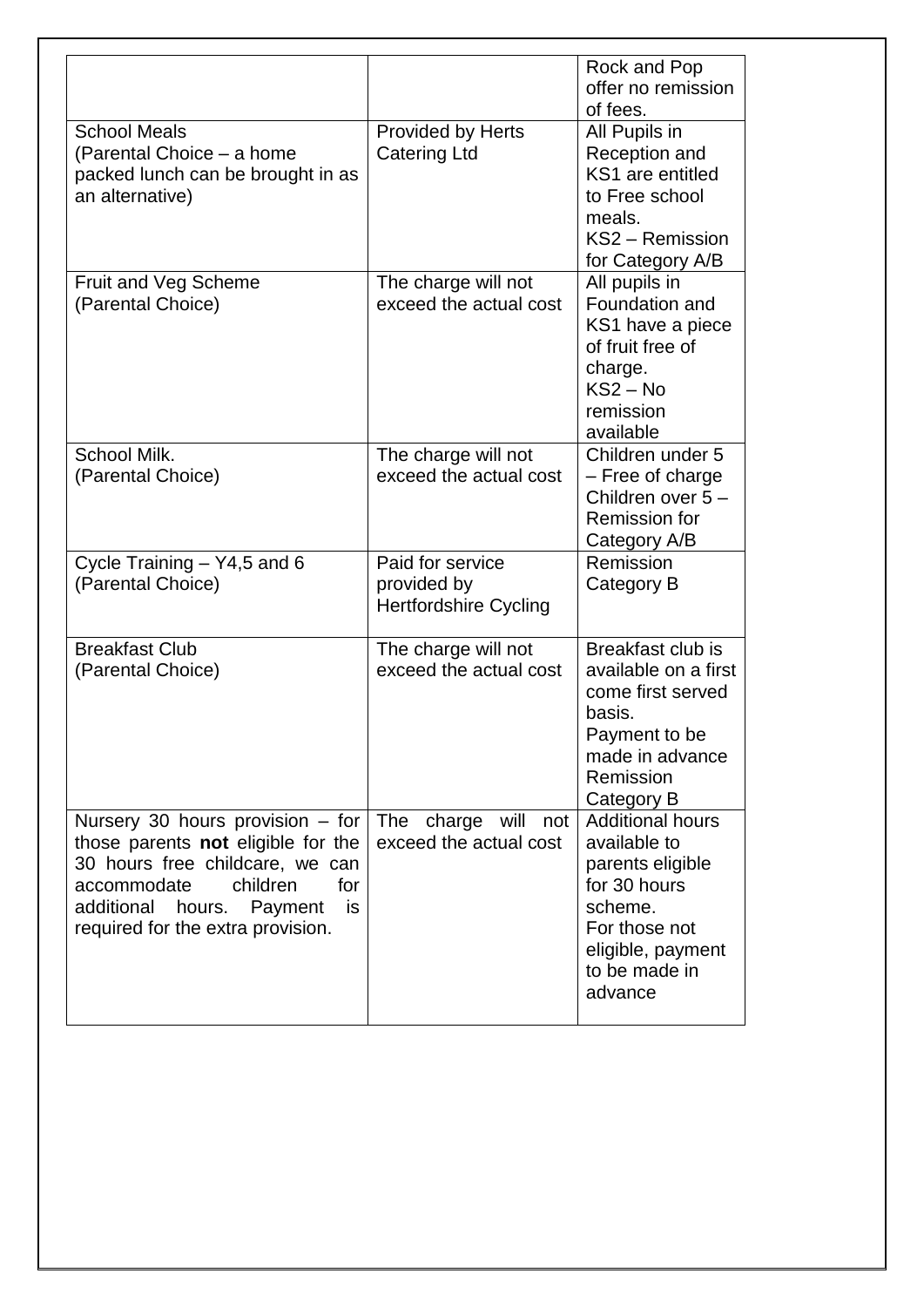# **3. Families qualifying for remission or help with charges**

In order to remove financial barriers from disadvantaged pupils, the governing body has agreed that some activities and visits where charges can legally be made will be offered at no charge or a reduced charge to parents in particular circumstances (please refer to table above). This remissions policy sets out the circumstances in which charges will be waived. Criteria for qualification for remission are given below.

### Category A

Parents in receipt of:

- Universal Credit in prescribed circumstances (government plan to do this when UC is fully rolled out)
- Income Support
- Income-based Jobseekers Allowance
- Support under part VI of the Immigration and Asylum Act 1999
- Child Tax Credit, provided that Working Tax Credit is not also received and the family's income (as assessed by HM Revenue and Customs) does not exceed the sum given in the Revenue and Customs rules
- Guaranteed element of State Pension Credit
- $\bullet$  An income related employment and support allowance that was introduced on 27<sup>th</sup> October 2008

# Category B

Discretion of the Headteacher under exceptional circumstances.

#### **4. Voluntary contributions**

Where a charge may not legally be made, and it is not possible to provide these additional activities within the resources ordinarily available to the school, the school may request or invite parents to make a contribution towards the cost of the trip. If this is the case then no child will be discriminated against in the event that parents do not contribute. However, the Headteacher reserves the right to cancel the trip should the overall cost to the school be in excess of that deemed reasonable: this will be implicit in all letters requesting voluntary contributions.

# **5. Additional considerations**

The governing body recognises its responsibility to ensure that the offer of activities and educational visits does not place an unnecessary burden on family finances. To this end we will try to adhere to the following guidelines:

- School will endeavour to ensure visits will not exceed a voluntary contribution of £20 (with the exception of residential trips)
- The school will always try to give parents at least a month's notice of a school trip requesting a voluntary contribution of no more than £20
- Year 5 and Year 6 are given the opportunity to take part in one residential trip. This usually takes place in the autumn term. Details of these trips are communicated a year in advance.
- We have established a system for parents to pay in instalments for the high cost residential trips.